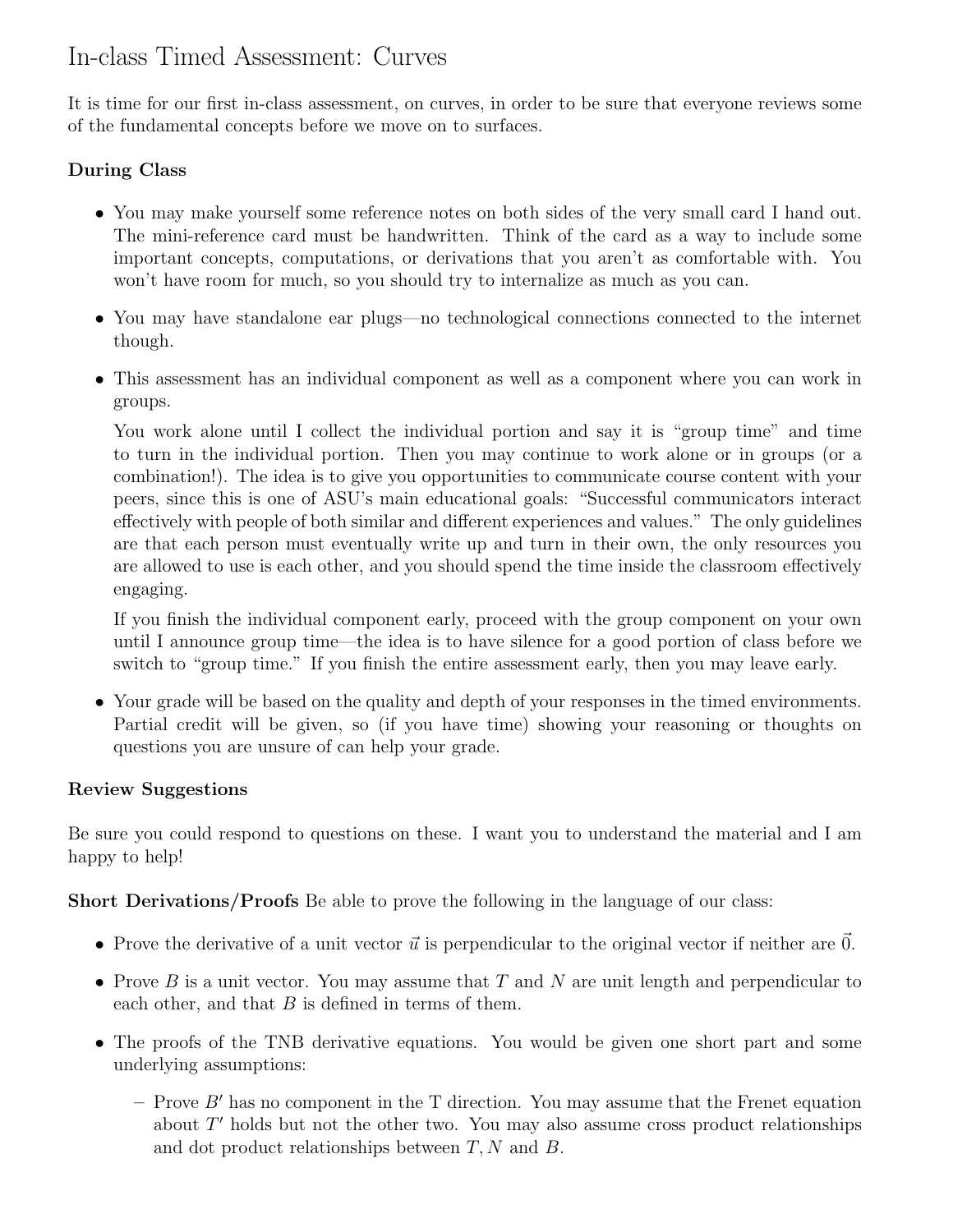- Prove that N' has a  $-\kappa$  component in the T direction. You may assume that the Frenet equations about  $T'$  and  $B'$  hold but not the one about  $N'$ . You may also assume cross product relationships and dot product relationships between  $T, N$  and  $B$ .
- Prove that N' has a  $\tau$  component in the B direction. You may assume that the Frenet equations about  $T'$  and  $B'$  hold but not the one about  $N'$ . You may also assume cross product relationships and dot product relationships between  $T, N$  and  $B$ .
- Prove that  $\alpha(s)$  with  $\kappa = 0$  is a line.

You should know the results of other statements too, but I won't ask you for any other complete derivations, other than the ones above.

Calculations and Interpretations By-hand computations and interpretations, like

- Finding T,  $\vec{\kappa}$ , and  $\kappa$  curvature for a curve
- Finding N, given  $T$
- Finding B and  $\tau$ , given T and N
- Interpreting results and applications of the Frenet frame, like recognizing that a line is the shortest distance curve between two points in Euclidean geometry, a  $\tau = 0$  curve is planar, a  $\kappa = 0$  curve is a line, a curve with constant positive scalar curvature that is planar is part of a circle, a curve with constant  $\frac{7}{7}$ κ is a cylindrical helix...

Fill in the Blank/Short Answer There will be some short answer questions, such as:

- questions similar to previous polling questions, video interactions, matching activity questions, or other activities from class where you fill in a blank instead. For instance,
	- $\circ$   $-\kappa T + \tau B =$
	- $\circ$   $N' =$

 $\circ$  unit vector that lies along the direction which the curve is currently bending in  $=$ 

As you can see here, there is often more than one answer possible for fill in the blank questions: choose one response. Full credit responses demonstrate deep understanding of differential geometry. For instance, here you could fill in  $-\kappa T + \tau B = N'$  for the first response,  $N' =$  $- \kappa T + \tau B$  for the second, and  $T'(t)$  $|\alpha'(t)|$  $\frac{T'(t)}{|\alpha'(t)|}$  $\frac{T'(t)}{|\alpha'(t)|}$ for the third, among other possible responses. On the other hand, responding with  $N' = N'$ , while a true statement, doesn't demonstrate deep understanding of differential geometry. Informal responses are fine as long as they are correct and demonstrate understanding of the material from activities inside and outside of class.

- examples, such as a curve with  $\kappa = 0$ , a curve with nonzero constant  $\kappa$ , a curve with  $\tau = 0$ , a curve with nonzero constant  $\tau$ ...
- parametrizations, curvature or torsion of "basic" curves such as a line, circle, or helix